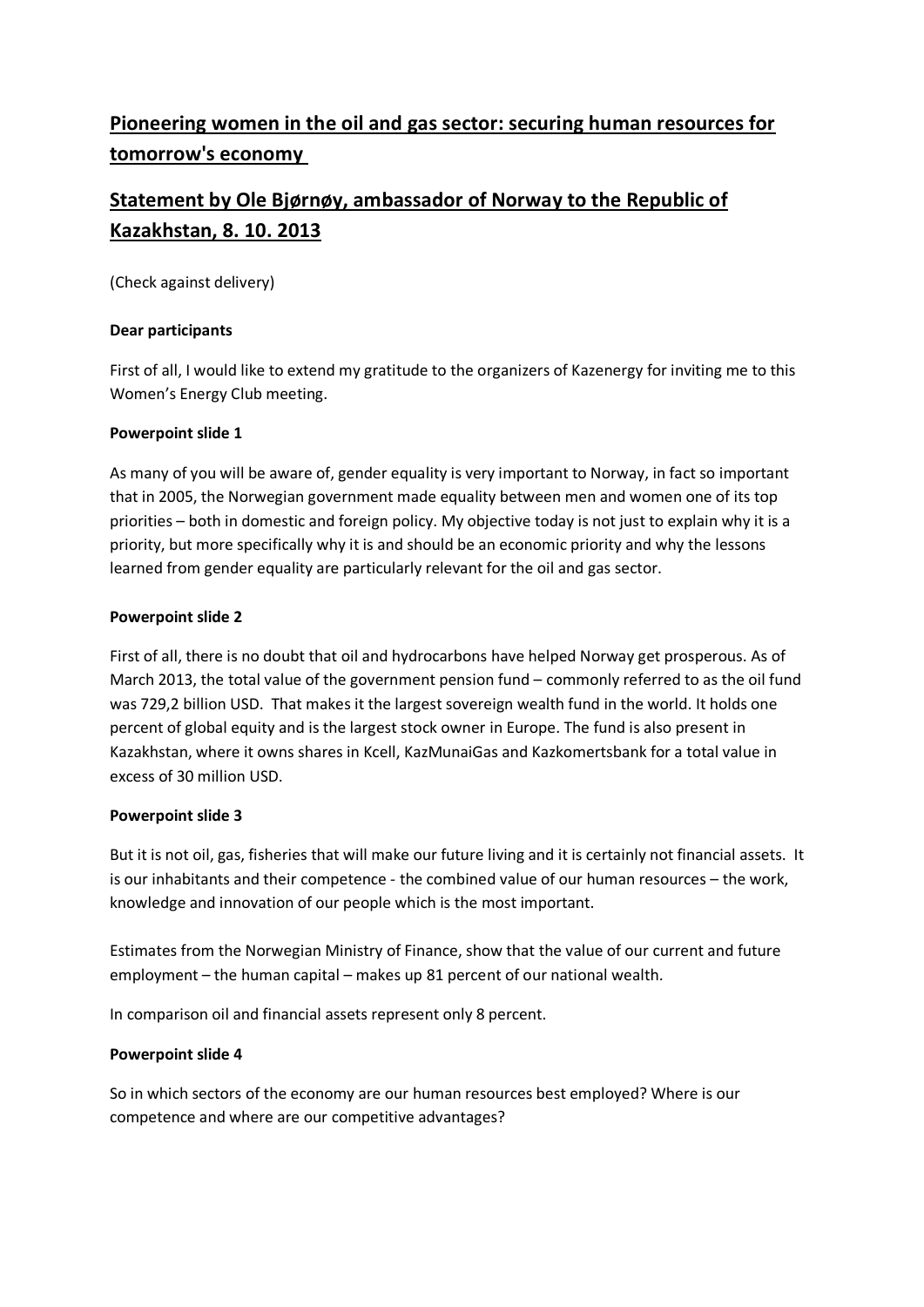I would like to list five sectors in particular. As you will see, they are all linked to the particular proximity which exists between the Norwegians and the sea.

1) Energy – by energy, I do not refer to the value of our oil and gas exports, but to the petroleum service cluster, which is Norway's biggest industry and our second largest export article.

2) Marine resources – Norway is the world's biggest exporter of fish. Half of all fish is bred, requiring technology intensive methods and the highest phytosanitary standards.

3) [Norway](http://en.wikipedia.org/wiki/Norway) is a leading country within the field of green technology. We have important hydropower resources, we are one of the world's largest producers of silicon solar cells and due to the use of clean emissions technology every unit of oil and gas produced on the Norwegian continental shelf leads to only half the world average emissions of climate gases.

4) Maritime sector – Norway has the world's fifth largest merchant fleet, the same size as the USA

5) Tourism. Norway is famous for its long and spectacular coastline. In 2010, 4,8 million foreign guests chose to visit the country – that is one tourist for every Norwegian.

As you can see, the oil industry has had many positive effects. Through its numerous spill-over effects, it has rendered employment, workplaces and highly skilled industries in other sectors.

Which all brings me back to the spinal cord of our future prosperity – the industriousness, the knowledge and the innovation of our people.

For in 1971, in the same year as Norway embarked upon a remarkable adventure when oil production started on the Continental shelf, another, even more spectacular adventure, had already commenced.

#### **Powerpoint slide 5**

In 1971 only half of Norwegian women participated in the labor force. Today, the same figure is over 75 percent. That is one of the highest rates in the world and 16 percentiles more than the OECD average.

#### **Powerpoint slide 6**

So, dear participants – my point is the following : If female labor force participation would be reduced to the OECD average, the value of that loss would be the equivalent of our entire oil fortune – including subsoil deposits.

Equal opportunities between men and women are more than just a measure of fundamental rights – it is one of the most effective driving forces behind economic development.

And women are half of that population.

If women and men had equal economic opportunities, it would be a considerable financial gain. Numbers from the World Bank shows that this would mean a growth in productivity, from 3 percent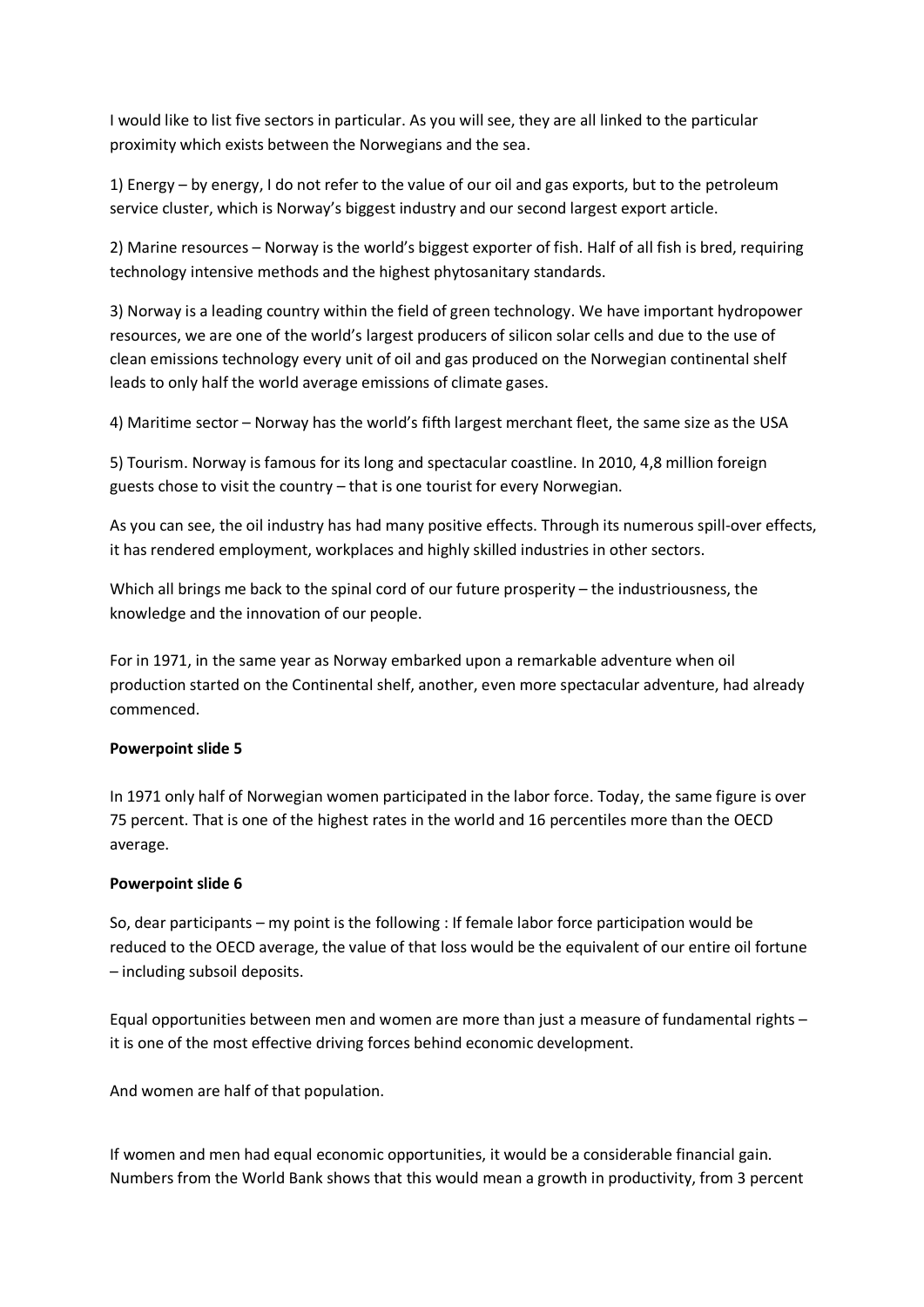up until as much as 25 percent in some countries.

In Norway high participation of women in the labor market goes hand in hand with one of the most productive labor forces in the world. At the same time they are establishing families: the average Norwegian fertility rate of 1,85 children per women is amongst the highest in Europe.

This did not just happen however. It is the result of many years of struggle and alliances between women`s organizations, political parties, trade unions and employers.

I will give three examples of the results from these achievements in Norway:

#### Firstly:

### **Powerpoint slide 7**

Paid parental leave and the right for women to turn back to their job afterwards ensures that women don't have to choose between a career and a family life. Today the parental benefit period is 52 weeks with 80 percent salary. 12 weeks have been earmarked for the father.

This is why I particularly salute president Nazarbayev's speech to the parliament of Kazakhstan where he underlined the necessity of compulsory pension contributions to working women on parental leave.

#### Secondly:

Rules to adapt work and family are equally important to ensure that women stay in their job after having children. In Norway these rules ensure the right to reduced and flexible working hours for parents with small children, shielding from overtime, and the right to take up to ten days off from work every year when the child or baby is sick.

#### Thirdly:

The building of kindergartens and the guarantee of full kindergarten coverage of high quality at a regulated price is crucial for women who do not have the means to pay expensive nannies or an extended family which is able and willing to help out.

To summarize, three elements of our social model have proven essential to keep women in the workforce: paid parental leave, rules to adapt work and family and the building of kindergardens.

However, this doesn't mean that we have reached some kind of gender equality utopia in Norway. So let me name two problems and attempt an explanation:

Women still only hold 31,5 percent of leadership positions in Norway, but most of these are middle management jobs. We see that men in top management jobs take less parental leave and thus make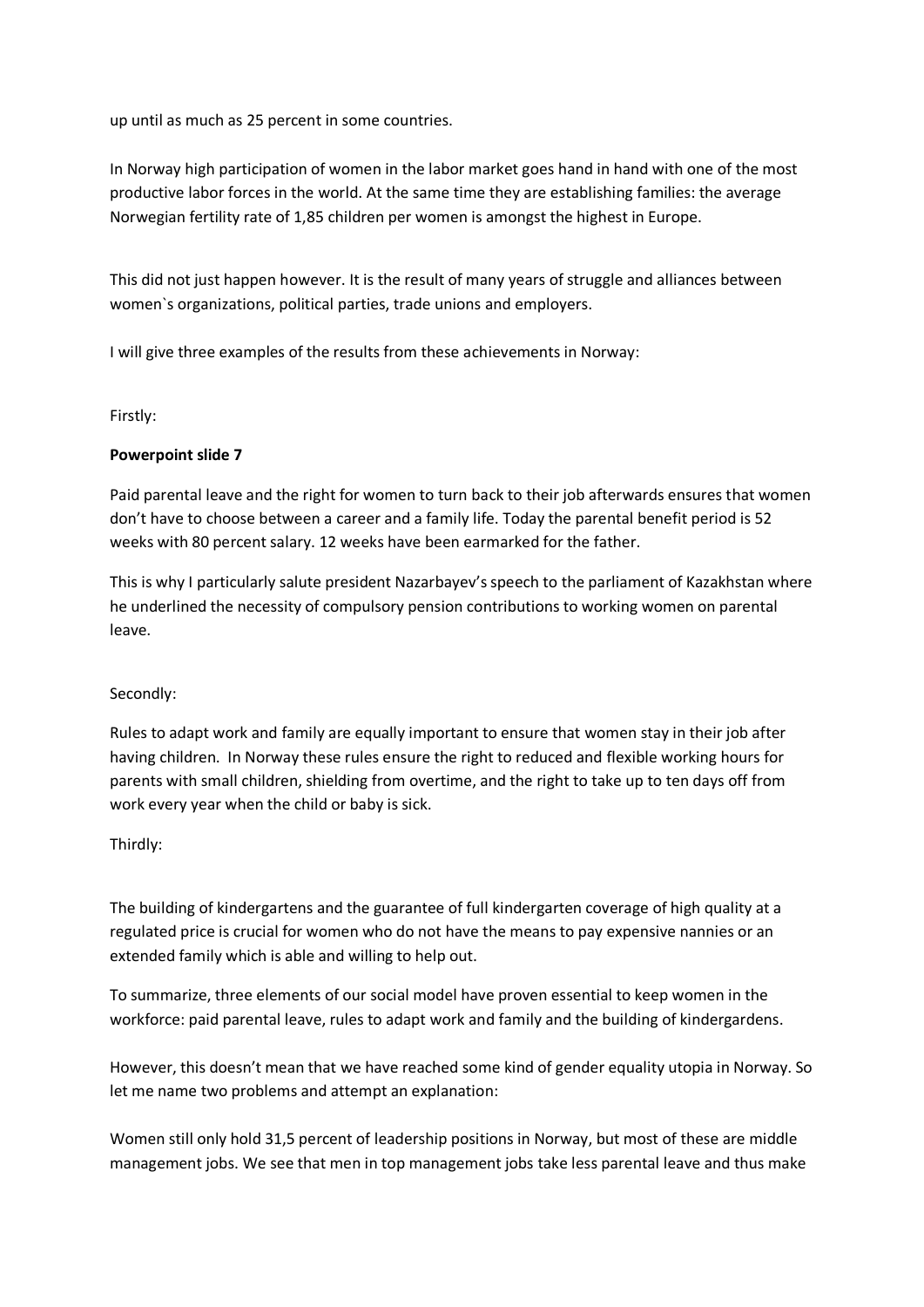it less attractive for women to aspire to such positions. But the aversion against parental leave is a matter of work culture and perceptions – not of realities. The world does not go under by someone being away for a few months.

There is also a clear divide between the public and private sector. Whereas women represent more than 70 percent of the public sector, they are still only 36,3 percent of the workforce in the private sector. Again, the idea that the public sector is safer and more flexible than the public sector is largely a myth. In fact, many employers in the private sector are willing to go far in offering flexible solutions. They have understood that they have to offer this to stay competitive.

How does this relate to the oil and gas industry?

### **Powerpoint slide 8**

First of all, there are still too few women in leadership roles in the oil and gas industry. Only two out of 10 employees in this industry are women, and they become fewer and fewer the higher up in the system. The oil and gas industry, which is Norway's most important sector, still has a long way to go in terms of gender equality. Underrepresentation of women means that we lose unique competence, competence who could have been a driving force for a more efficient and profitable industry. Fortunately, more and more employers see and understand this and have taken specific measures.

Offshore shift jobs used to be built for men by men. With total masculine dominance no one had thought of gender equality or adaptation. In the mid-1970's, it used to be a world without wardrobes for women, without toilets, without proper accommodation. In 1977, the first women were hired. Things are steadily improving, but there is still a long way to go: Today, 10 percent of all personnel working offshore are women, up from a mere 3,5 percent in 1985. This shift did not take place without active political measures and encouragement.

## **Powerpoint slide 9**

There are no good reasons why there should not be more women at all levels: two thirds of the jobs in the oil and gas sector are onshore jobs who are very much about teamwork, analysis and office work. These jobs can perfectly well be combined with children, there is sufficient freedom and flexibility in these jobs. And everyone who has had small children knows the value of this.

Changes do not come about without initiative and political will. In 2006, the oil and energy ministry commissioned a major report on "The representation and influence of men and women in the oil and energy-sector". Surveys showed that only 20 percent of oil companies had defined objectives for gender equality, 8 percent had an action plan for gender equality and 23 percent had taken active measures to increase the female workforce. There had nevertheless been a positive development. The share of companies who had taken measured to increase the female component of the workforce had more than doubled from 2002. Today it is an established norm – at least for major oil companies.

Attracting women to the oil and gas sector has been a long and ongoing struggle. 72 percent of Norwegian girls are not interested in working in the oil and gas industry, compared to only 37 percent of boys.